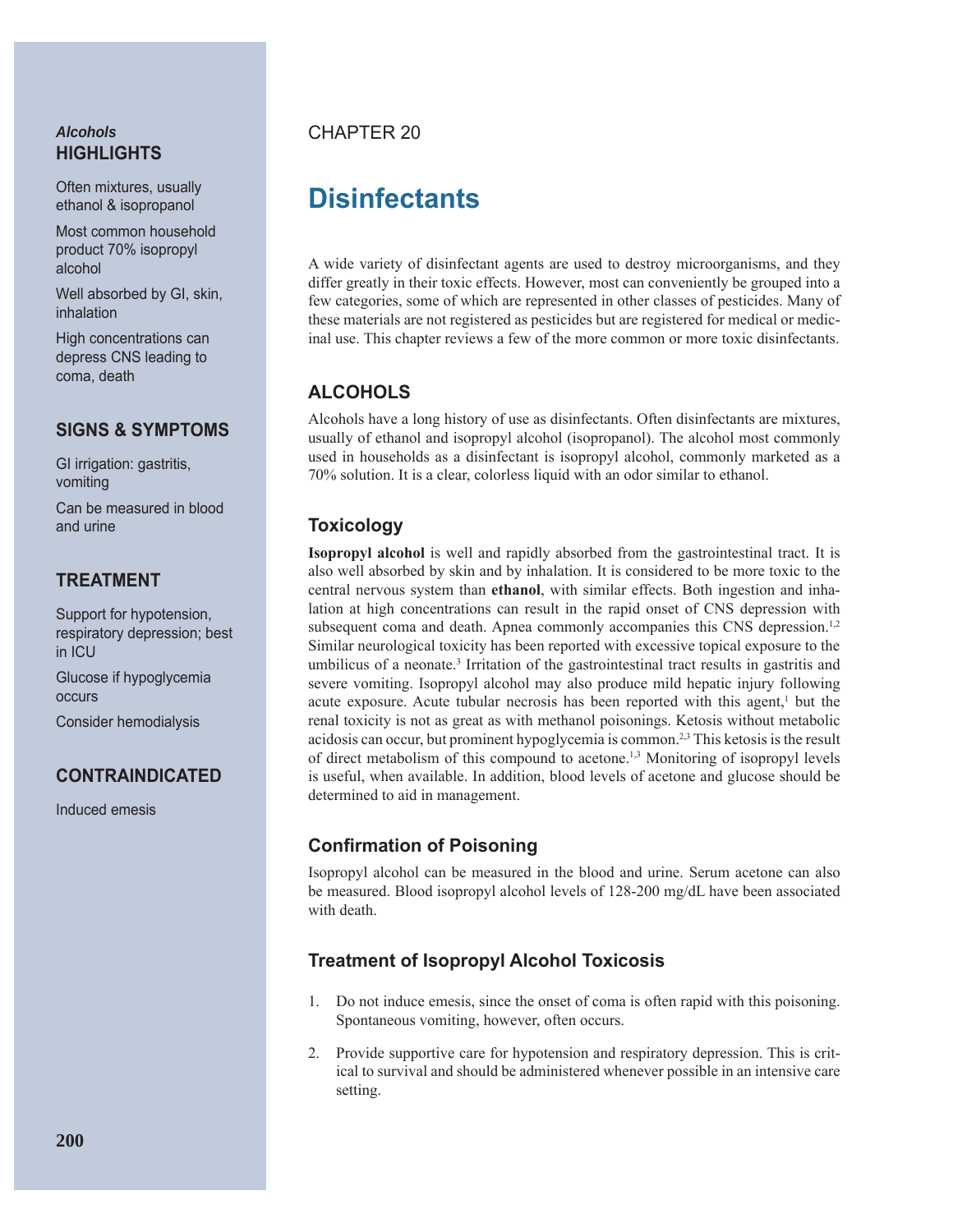- 3. If hypoglycemia occurs, administer glucose.
- 4. Consider hemodialysis, which has been reported to be beneficial in patients with severe poisoning who are unresponsive to standard supportive therapy.<sup>1,4</sup>

### **ALDEHYDES**

The two aldehydes most commonly used as disinfectants are **formaldehyde** and **glutaraldehyde**. Formaldehyde is discussed in **Chapter 17,** *Fumigants*. Glutaraldehyde is very similar to formaldehyde in its toxicity and treatment, although it is slightly less toxic. Glutaraldehyde is commonly prepared as an aqueous solution at a 2% concentration and is slightly alkaline in this solution. It has been reported to cause respiratory irritation, resulting in rhinitis<sup>5,6</sup> and occupational asthma.<sup>5,7,8</sup> It has also resulted rarely in palpitations and tachycardia in human subjects. At high dosage, given orally, it results in gastrointestinal irritation with diarrhea, which may be hemorrhagic.9,10,11 Because of the irritant effects of glutaraldehyde, Occupational Safety and Health Administration (OSHA) standards may apply for wearing personal protective equipment to protect the skin (29 CFR 1910.132) and eyes (29 CFR 1910.133). OSHA standards may also require the use of appropriate respirators by employees who may be exposed to glutaraldehyde during routine or emergency work procedures (29 CRF 1910.134).12

### **Treatment of Aldehyde Toxicosis**

- 1. If patient has been in an area with a strong odor of glutaraldehyde due to vaporization, move to fresh air and administer oxygen as needed.
- 2. If skin irritation is noted, decontaminate. Systemic toxicity from skin exposure is unlikely.

### **CATIONIC DETERGENTS**

Several cationic detergents are used as disinfectants. All share the capacity, in sufficient concentration, to cause rather severe caustic burns. Concentrations greater than approximately 7.5% appear necessary to produce significant caustic injuries. However, experience with human exposures to these compounds is very limited. The three agents most commonly used as detergent disinfectants are benzalkonium chloride, cetrimide and cetylpyridium chloride.

No cetrimide preparations are available in the United States; several are available in European Union countries. Concentrated solutions are usually only available in industrial settings, such as production of consumer products, or for use in hospitals for disinfectant purposes. Therefore, acute poisonings are uncommon.

#### **Toxicology**

In low concentration solutions, **cationic detergents** have been reported to cause eye discomfort, as well as skin rashes and irritation. A severe contact dermatitis has been reported with a bath oil containing **benzalkonium chloride** and **triclosan**. 13

### *Aldehydes* **HIGHLIGHTS**

Formaldehyde also discussed in Ch. 17

Glutaraldehyde similar but less toxic

#### **SIGNS & SYMPTOMS**

Respiratory irritation

GI irritation, diarrhea, possible hemorrhage if oral

### **TREATMENT**

Move to fresh air, administer oxygen as needed

Decontaminate skin if irritated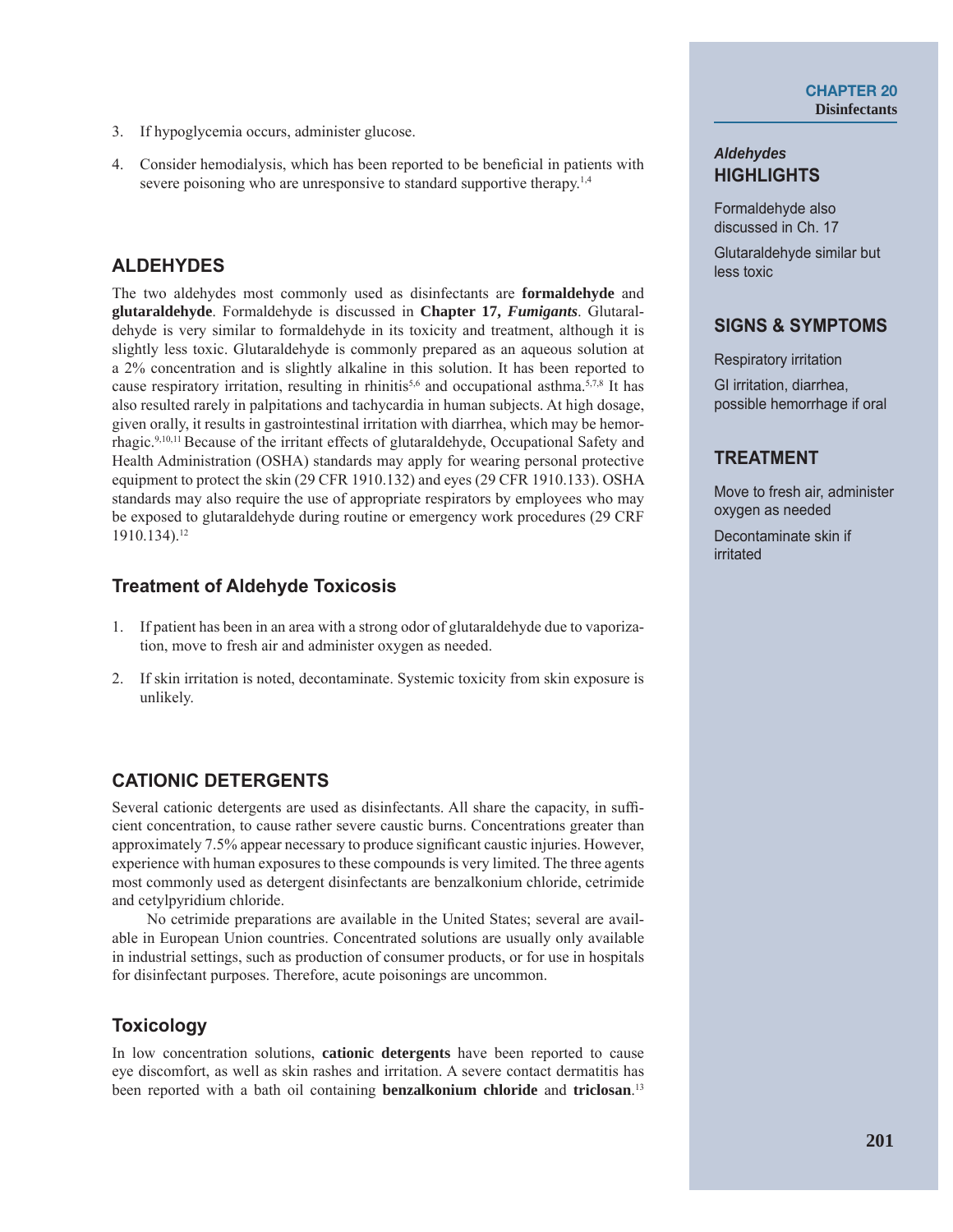#### *Cationic Detergent* **HIGHLIGHTS**

Caustic agents capable of causing burns

Most common: benzalkonium chloride, cetrimide, cetylpyridium chloride (no cetrimide in U.S.)

Acute poisonings are uncommon

### **SIGNS & SYMPTOMS**

Eye, skin, GI irritant

Severe exposures: CNS, liver, pulmonary impacts

# **TREATMENT**

Wash eyes, examine/treat corneas for burns

Endoscopy within 24 hours if indicated

Treat CNS, pulmonary, other systemic effects

# **CONTRAINDICATED**

GI decontamination

In stronger concentrations, they can cause severe corneal and skin burns. Likewise, strong concentrations will result in caustic burns to lips, oral mucosa, esophagus and stomach.14,15 Vomiting, diarrhea and abdominal pain have been reported.16 Necrosis of the gut, with peritonitis, has also been reported.17 In severe exposures, there are also reports of CNS depression, liver injury and pulmonary edema.14,16

# **Treatment of Cationic Detergent Toxicosis**

- 1. If a high concentration solution is in contact with the eyes, wash the eyes profusely and then carefully examine the corneas. If burns have occurred, obtain ophthalmologic care.
- 2. Do not use any method of gastrointestinal decontamination, including gastric emptying. They are contraindicated in these poisonings. Some experts recommend cautious dilution with small amounts of milk or water.<sup>14,18</sup> Acidic solutions, such as juices, should never be offered for dilution.
- 3. Conduct an endoscopy if a highly concentrated solution was ingested or oral burns are noted. The patient needs urgent endoscopy for grading of the caustic injury. The endoscopy should be performed within 24 hours to minimize the risk of perforation.17 A competent surgeon or gastroenterologist should provide subsequent care.
- 4. Treat CNS, pulmonary and other systemic effects symptomatically, consistent with sound medical practice.

Although corticosteroids are commonly used to treat these burns, their use remains controversial. Use of other agents, such as  $H_2$  antagonists and sulcralfate, has been reported, but also remains controversial at this time.

# **CHLORHEXIDINE**

Chlorhexidine is a cationic biguanide, available in concentrations up to 4% as a topical agent used as a skin cleanser and mouthwash. Skin preparations of 0.5%-4% are marketed under the trade names Hibiclens and Hibistat. It is also marketed as a mouthwash in a 0.12% solution under the trade name Peridex. There is very little human experience with poisonings, as these concentrations do not appear to be significantly toxic.

# **Toxicology**

**Chlorhexidine** is poorly absorbed from skin or the gastrointestinal tract. Therefore, most effects noted have been primarily local. Low concentration solution ingested or applied to the skin can cause mild local irritation. Contact dermatitis, urticaria and anaphylaxis have followed repeated skin exposures to this agent.<sup>19,20,21</sup> Corneal injuries have been described in several cases after inadvertent exposure of the eyes to the 4% concentration. These injuries have resulted in permanent corneal scarring.22 Esophageal burns have been reported in a single case after ingestion of a large quantity of a 20% solution of this agent.23 Ulcerative colitis has been described after an enema of the 4% solution mixed with tap water (10 mL in 2 liters water).<sup>24</sup> Liver toxicity can occur with large exposures.<sup>23</sup>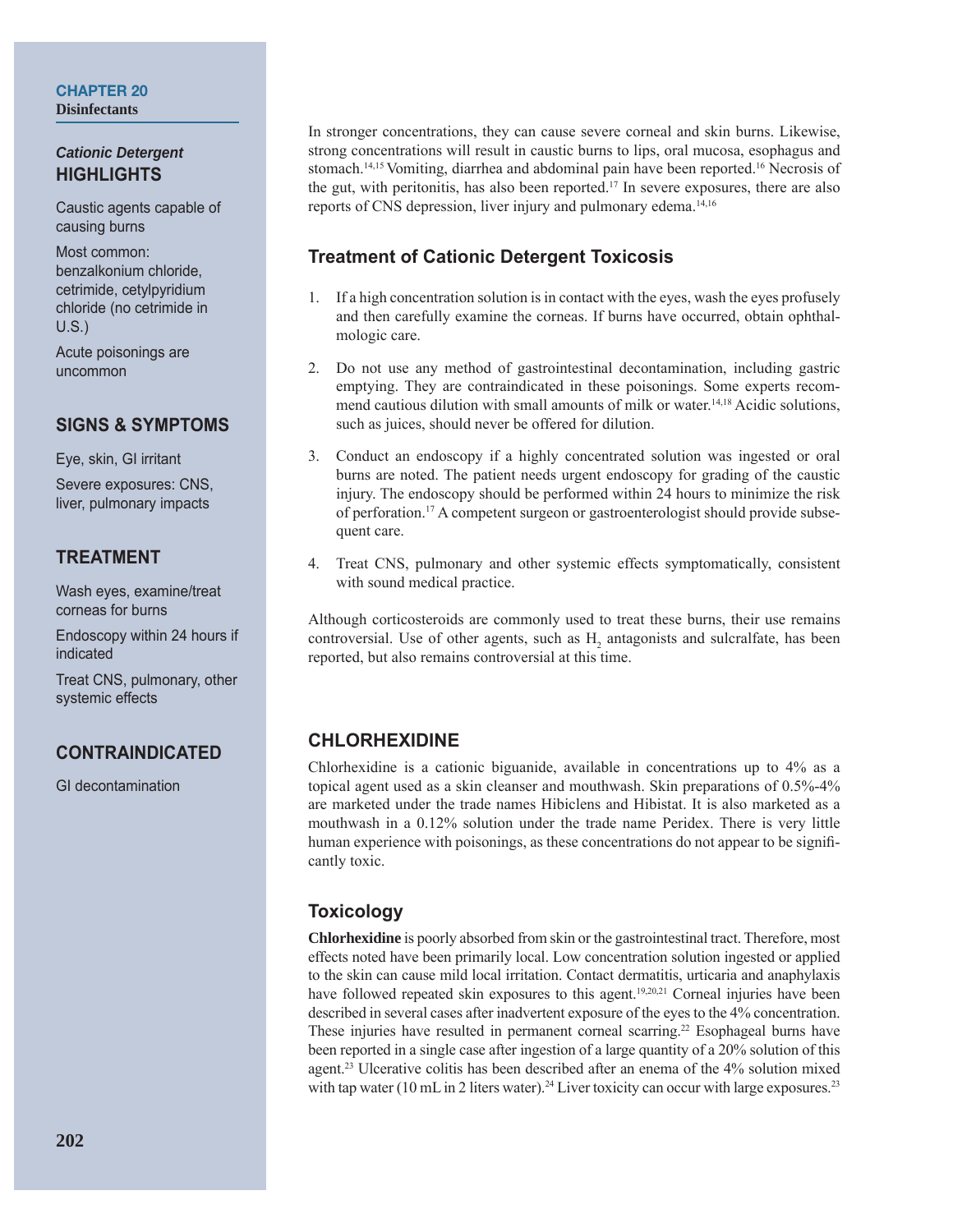### **Treatment of Chlorhexidine Toxicosis**

- 1. If a highly concentrated solution is ingested, manage as a caustic ingestion as described in the preceding *Treatment of Cationic Detergent Toxicosis* subsection, without gastrointestinal decontamination.
- 2. Perform liver injury panel with large ingestions.
- 3. If a high concentration solution is in contact with the eyes, wash eyes profusely and examine the corneas carefully. If burns have occurred, obtain ophthalmologic care.

#### **HYPOCHLORITES**

Hypochlorites are implicated in a large proportion of the disinfectant exposures reported to poison control centers in the United States, with more than 30,000 reports in 2009.25 Most are solutions of **sodium** or **calcium hypochlorite**. **Chloramine**, a disinfectant used in many municipal water supplies, is an infrequent cause of acute poisonings. Sodium and calcium hypochlorite solutions are of relatively low toxicity. They are mildly corrosive to eyes,<sup>26</sup> and mucous membrane burns have been reported.<sup>27</sup> Despite the large number of reports to poison control, significant poisonings are very infrequent with these agents in solution.25,28

When hypochlorite solutions are mixed with acids or ammonia solutions, chlorine or chloramine gas is produced, resulting in an irritant with pulmonary toxicity. Many brief exposures have led to transient symptoms requiring limited emergency department management.<sup>29</sup> Prolonged exposure or exposure to high concentrations carries the potential of severe toxic pneumonitis.30 Great efforts should be made to discourage mixing of these materials with acid or ammonia.

### **Treatment of Hypochlorite Toxicosis**

- 1. After oral exposures, do not use gastric emptying. If a granular material is ingested and the patient has symptomatic mucosal burns, refer patient to a surgeon or gastroenterologist for consideration of endoscopy and management.
- 2. If vomiting has not occurred, give patient water or milk for dilution, not to exceed approximately 15 mL/kg in a child or 120-240 mL in an adult. Administration of acids is contraindicated, because of the risk or increasing generation of chlorine gas.
- 3. If a high concentration solution is in contact with the eyes, wash eyes profusely and examine corneas carefully. If burns have occurred, obtain ophthalmologic care.
- 4. Manage skin exposure with copious water dilutions.
- 5. If exposure to vapors or chlorine or chloramine gas has occurred, move patient immediately to fresh air. If symptoms occur or persist, oxygenation should be assessed and oxygen administered as needed. If persistent symptoms occur, obtain a chest film and consider hospitalization. Intensive care may be appropriate in severe inhalations.

#### *Chlorhexidine* **HIGHLIGHTS**

Used as skin cleanser, mouthwash

Poorly skin, gut absorption

#### **SIGNS & SYMPTOMS**

Mild skin irritant, worse if repeat exposures

Corneal, esophageal injuries possible

#### **TREATMENT**

For highly concentrated/ large doses

> Ingested: manage as caustic ingestion, perform liver panel

Eye contact: wash, examine, treat corneas

#### *Hypochlorite*  **HIGHLIGHTS**

Chloramine, sodium/calcium hypochlorite

Many exposures reported; significant poisonings few

#### **SIGNS & SYMPTOMS**

Pulmonary irritation, toxicity when mixed with acids or ammonia solutions

GI, eye, skin, pulmonary impacts

#### **TREATMENT**

If ingestions result in mucosal burns, refer to surgeon/ gastroenterologist

Decontaminate eyes, skin

Examine/treat corneas

If vapor exposure, move to fresh air and consider oxygen administration, chest film, hospitalization

#### **CONTRAINDICATED**

Administration of acids Gastric emptying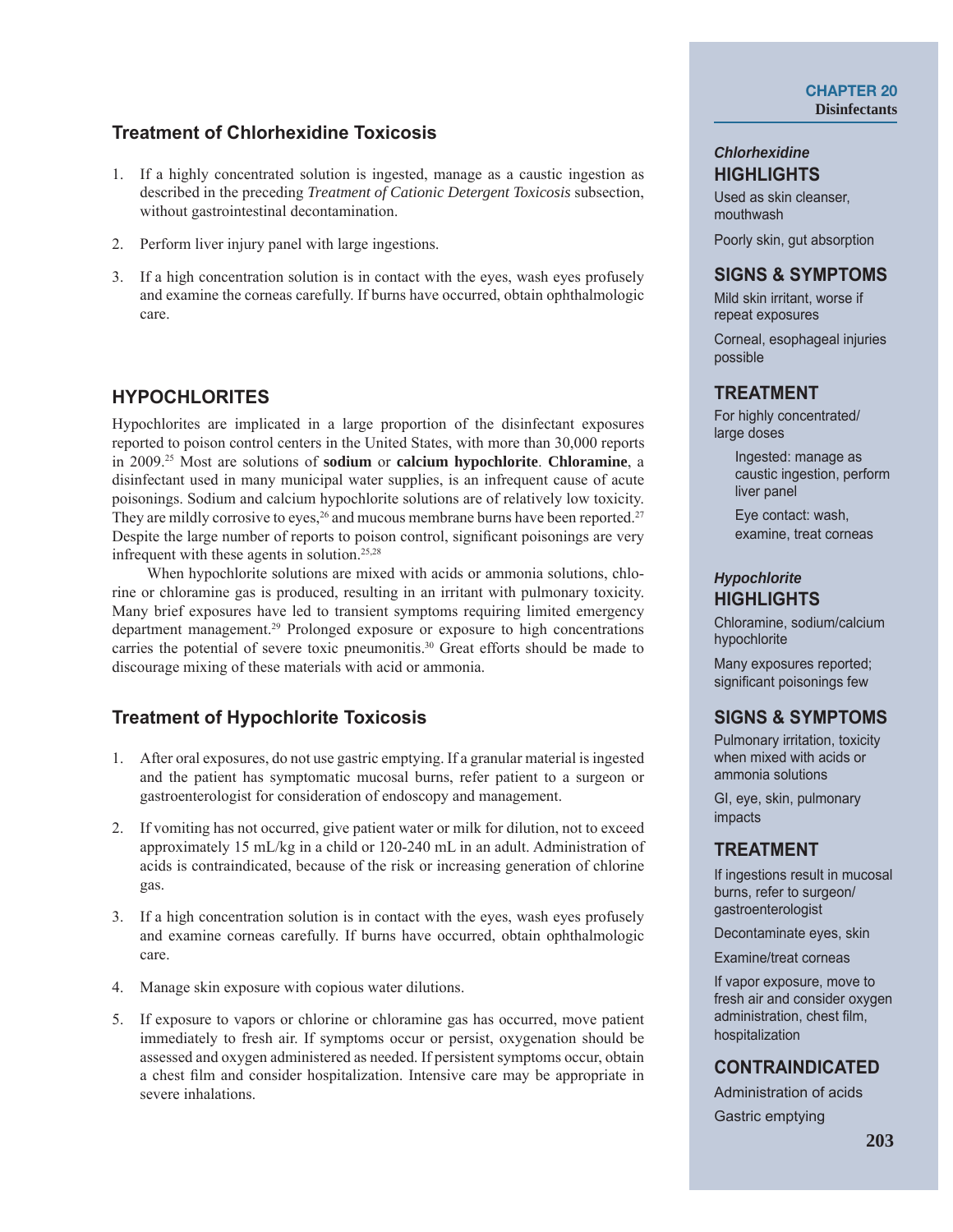#### *Iodine* **HIGHLIGHTS**

Most common: 7.5%-10% povidone-iodine solution

Betadine is an example

At standard dilutions, poorly absorbed from GI, skin

Symptomatic poisonings possible on burned skin, wounds

### **SIGNS & SYMPTOMS**

Initial: headache, dizziness, delirium, hallucinations, seizures

Severe: hypotension, arrhythmias, cyanosis, metabolic acidosis, shock, renal failure

### **TREATMENT**

Decontaminate skin Osmotic agents or diuretics if indicated Treat seizures

Monitor thyroid

### **IODINE**

The most common iodine-containing disinfectant is povidone-iodine. A trade name often associated with this agent is Betadine (7.5%-10% solution). Povidine-iodine is described as an iodophor, which is a complex of iodine and polyvinylpyrrolidone, a solubilizing agent. It is intended to liberate free iodine in solution for its effect. Although reported concentrations of iodine in these solutions is only 80-120 μg/dL, the total available iodine is approximately 10% of the povidone-iodine. Therefore, a 10% solution will have in the range of 1% total available iodine.

### **Toxicology**

This compound is very poorly absorbed from the gastrointestinal tract, because of the rapid conversion of free iodine to iodide in the stomach. Though highly concentrated iodine solutions or iodine salts are corrosive to the gastrointestinal tract, $3<sup>1</sup>$  solutions of **povidone-iodine** have little caustic potential. It is likewise poorly absorbed from intact skin. All symptomatic poisonings reported have occurred either after repeated exposure to burned skin or following irrigation of wounds, joints or serosal surfaces, such as the mediastinum.<sup>32,33,34,35</sup> The one exception was an infant who received an enema of povidone-iodine in a polyethylene glycol solution, followed by whole bowel irrigation with polyethylene glycol mixed with povidone-iodine. This child died with severe hyperglycemia and very high iodine levels.<sup>31</sup>

In povidone-iodine exposures by these routes, the primary symptoms initially appear to be neurological, with headache, dizziness, delirium, hallucinations and seizures.<sup>35</sup> Hypotension, arrhythmias, cyanosis, metabolic acidosis, shock and acute renal failure occur in severe cases.<sup>32,33,34</sup> Hepatic injury, manifested by elevated serum transaminase levels, has also been reported with very high level exposures.34 Hyperkalemia has occurred, and the serum chloride may be falsely elevated due to the presence of a second halide.33

# **Treatment of Iodine Toxicosis**

- 1. Remove skin contamination by vigorous washing with soap and water.
- 2. Use osmotic agents or diuretics in symptomatic poisonings, since iodine clearance is apparently enhanced by procedures that enhance chloride excretion.
- 3. Treat seizures with anticonvulsants, as outlined in **Chapter 3,** *General Principles*.
- 4. Monitor thyroid function following recovery to confirm euthyroid state.

# **MERCURIALS**

A wide variety of organic mercurials have been used as disinfectants and as preservatives. These included **phenylmercuric acetate, phenylmercuric nitrate, nitromersol, thimerosol, mercurochrome** and **mercurobutol**. None is currently registered with the U.S. Environmental Protection Agency. The toxicity and treatment of exposure to these compounds is described in detail in **Chapter 16,** *Fungicides* under the subsection *Organomercury Compounds*.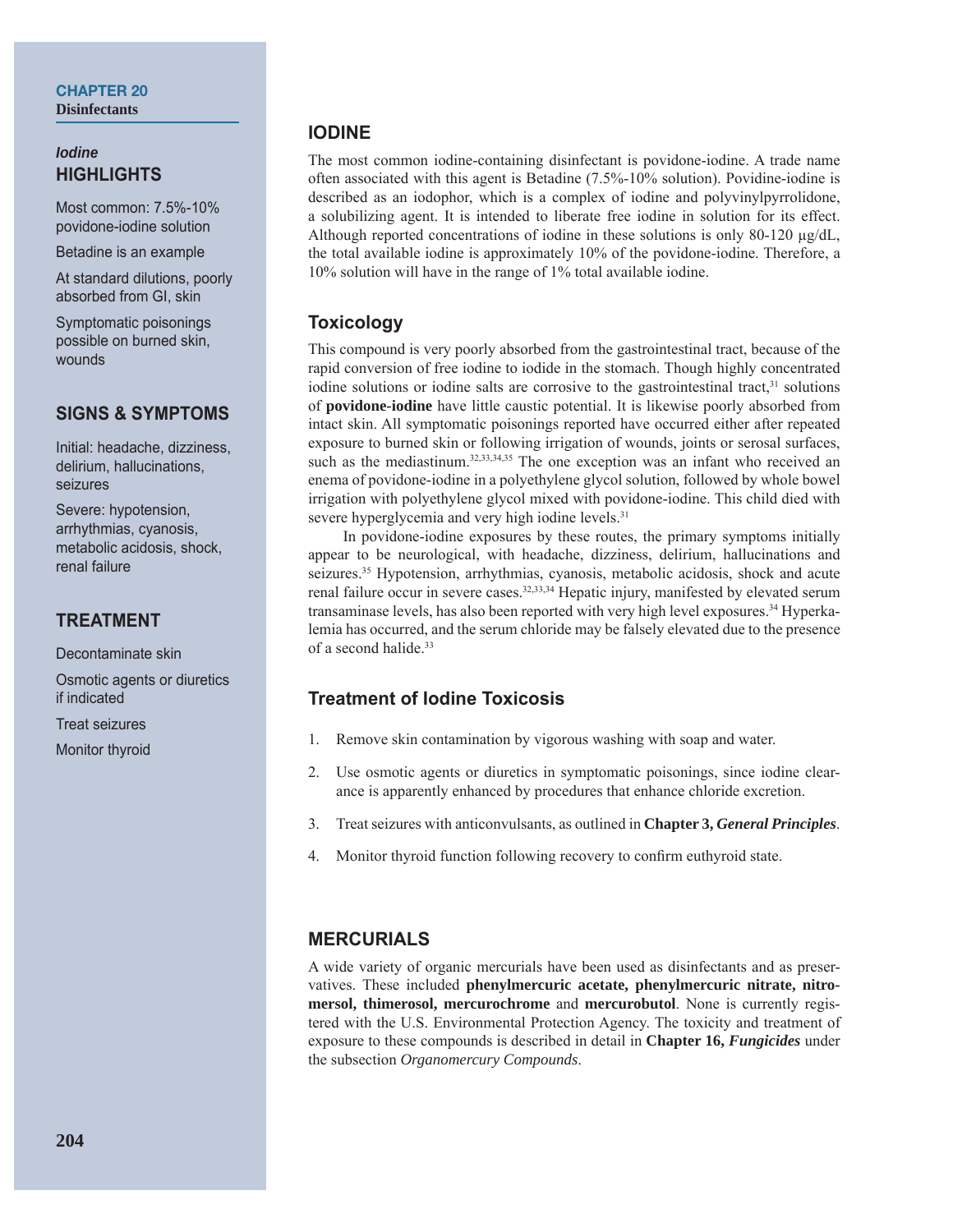### **PHENOLS**

Several phenols are used as disinfectants, including cresol, phenol, thymol, hexachlorophene, o-phenylphenol, 4-tert-amylphenol, 2-benzyl-4-chlorophenol and triclosan. Cresol and thymol are alkyl derivatives of phenol, while hexachlorophene and triclosan are chlorinated phenols. Common trade names for commercial products are provided in the margin. One survey found that **triclosan** or a similar agent, **triclocarban**, was found in 45% of liquid and bar soaps available in consumer outlets.<sup>36</sup> However, no episodes of acute toxicity from triclosan have been reported, so the concerns with this agent relate to chronic effects, the development of triclosan resistance in microbial organisms, and reports of contact dermatitis caused by exposure to triclosan.<sup>13,37,38</sup> Cresols and hexachlorophene will be discussed individually; these compounds are familiar and some human data are available.

# **Toxicology of Cresols**

**Cresols**, in common with phenol and other phenolic compounds, are highly corrosive. Ingestion of concentrated forms causes severe corrosive injury to the mouth and upper gastrointestinal tract. Likewise, severe eye and skin caustic injuries can occur with cresol exposure.<sup>39</sup> Symptoms usually include nausea, vomiting and diarrhea. Hypotension, myocardial failure, pulmonary edema, neurological changes may also occur.40 Liver and renal toxicity, methemoglobinemia and hemolysis have all been reported.40,41 After long-term, repeated exposure, contact dermatitis may complicate these exposures. These compounds are well absorbed from the gastrointestinal tract and are also significantly absorbed from the skin and by inhalation.

## **Treatment of Cresol Toxicosis**

- 1. Do not attempt gastrointestinal decontamination because of the corrosive nature of these compounds. Consider dilution with milk or water if vomiting has not occurred.
- 2. If a corrosive injury has occurred with burns to the mouth, or if there is a clear history of gastrointestinal exposure, consider endoscopy and consult a gastroenterologist or surgeon for diagnosis and management.
- 3. If a high concentration solution is in contact with the eyes, wash eyes with profuse amounts of water and follow with a careful exam of the corneas. If burns have occurred, provide ophthalmologic care. Given the corrosive nature of the substance, referral to an ophthalmologist should be considered.
- 4. Provide respiratory and circulatory support in accordance with sound medical management. If severe systemic symptoms persist, the patient should be treated in an intensive care unit, if possible.

# **Toxicology of Hexachlorophene**

**Hexachlorophene** is well absorbed via the oral and dermal routes. Dermal exposures have led to severe toxicity and death in neonates, due to application to damaged skin or repeated or high-concentration skin exposures.42 It should never be used as a disinfectant on open wounds or abraded or inflamed skin surfaces. It is not significantly caustic, however, and exposure does not result in the severe caustic injuries seen with other phenolic chemicals.

#### *Phenols* **COMMERCIAL PRODUCTS**

Triclosan: many consumer soap products

Mixed cresols in soap: Lysol

Hexachlorophene: Phisohex, Bilevon, Dermaadex, Exofene, Gamophen, Texosan, Surgi-Cen, Surofene, various soap bars and cosmetics

### **HIGHLIGHTS**

#### *Triclosan*

Very common, no acute toxicity reports

Contact dermatitis

#### *Cresols*

Highly corrosive

Can cause severe mouth, GI, eye, skin injury

Well absorbed from GI, skin, inhalation

#### *Hexachlorophene*

Well absorbed via skin. gut

Not as caustic as other phenolic compounds

Potent neurotoxicant

*continued next page*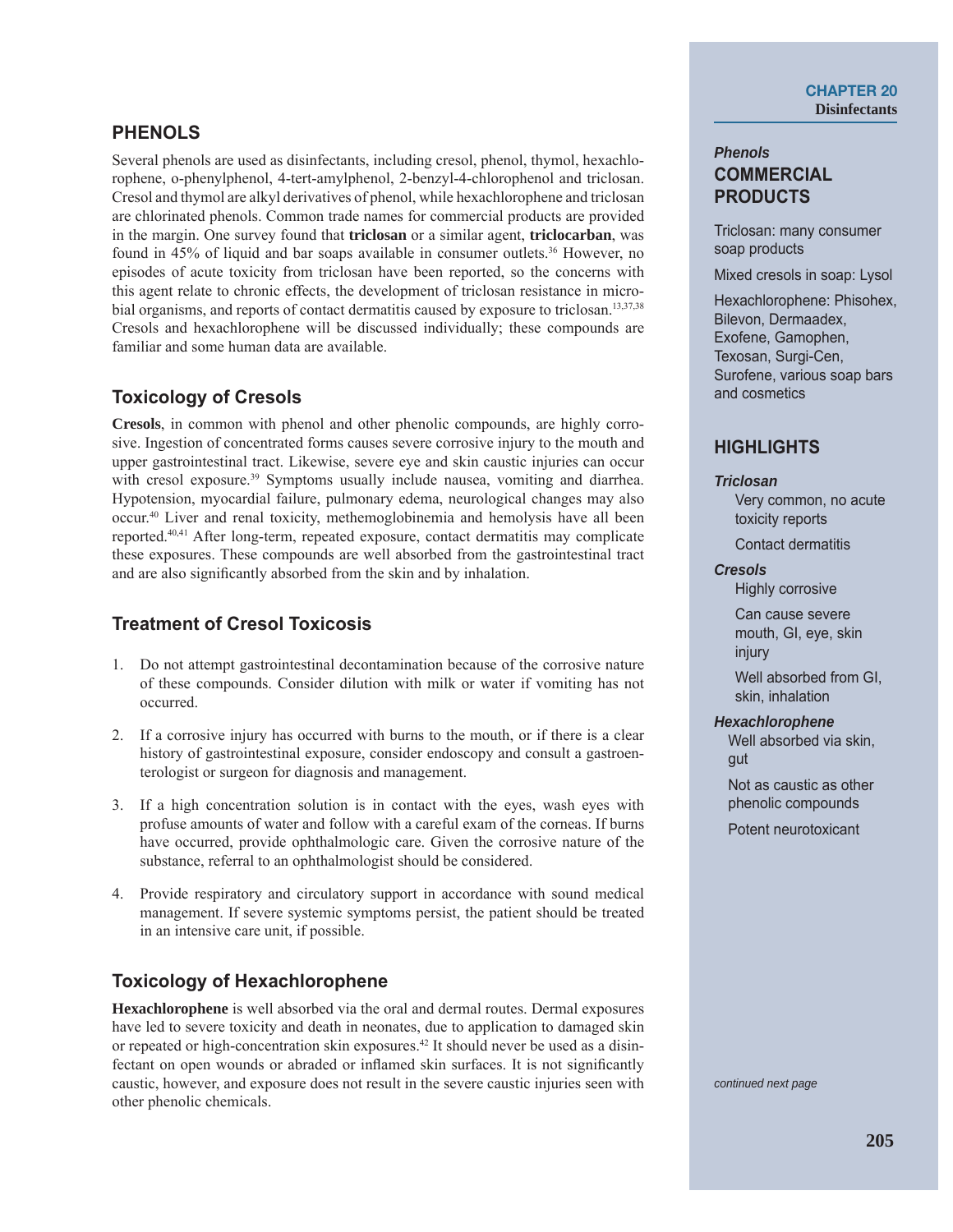#### *Phenols, cont.* **SIGNS & SYMPTOMS**

#### *Cresols*

Nausea, vomiting, diarrhea

Caustic skin, eye injuries

#### *Hexachlorophene*

Complex CNS effects

Lethargy, muscle weakness/fasciculation, irritability, cerebral edema, paralysis

Vomiting, diarrhea, anorexia

Skin rash

#### **TREATMENT**

#### *Cresols*

Consider GI dilution with water/milk

Consider endoscopy with gastroenterologist consult

Decontaminate eyes, examine/treat corneas

Respiratory, circulatory support

#### *Hexachlorophene*

Consider activated charcoal

Decontaminate skin with soap and water

Control seizures

Support cardiovascular, respiratory systems

### **CONTRAINDICATED**

*Cresols* GI decontamination

Hexachlorophene is a potent neurotoxicant. It causes brain edema and spongy degeneration of white matter.43 This neurotoxicity can be seen after acute or chronic exposures, either by skin absorption or ingestion. The nervous system symptoms are complex. Lethargy is an early manifestation, followed by muscular weakness, muscular fasciculation, irritability, cerebral edema and paralysis, leading to coma and death. Seizures commonly occur in more severe cases.42,44 Blindness and optic atrophy have also been seen following exposure to hexachlorophene.<sup>45</sup>

In addition to the neurological effects, common early symptoms of poisoning are vomiting, diarrhea and anorexia.<sup>44</sup> These findings have been accompanied in animals by significant hepatotoxicity.<sup>46</sup> With skin exposure, an erythematous, desquamative rash is often noted at the site of exposure.<sup>44</sup> With chronic exposure, contact dermatitis may be noted. In severe poisonings, cardiovascular symptoms, including hypotension and bradycardia have been noted.47 In a single case, repeated exposure to this compound led to asthma in a pediatric nurse.48

# **Treatment of Hexachlorophene Toxicosis**

- 1. Although this compound is quite toxic systemically and enhanced clearance methods would appear beneficial, there is no evidence to support efficacy of hemodialysis, peritoneal dialysis, hemoperfusion or exchange transfusion.<sup>47</sup>
- 2. Consider using activated charcoal. Since hexachlorophene is thought to have an enterohepatic recirculation, it is possible that repeated dosing of activated charcoal, as outlined in the **Chapter 3,** *General Principles*, will enhance clearance of this compound although hexachlorophene does not bind well to charcoal and there are no clinical trials of this therapy for this agent.
- 3. If exposure has occurred through the skin, wash skin aggressively with soap or detergent and water to remove any residues still on the skin. Since hexachlorophene is not soluble in water, washing with water alone will not provide significant benefit.
- 4. Perform neurological support and seizure control, as these are critical to survival. When possible, perform in an intensive care setting. Seizure control should be in accordance with recommendations in **Chapter 3.**
- 5. Provide cardiovascular and respiratory support, which are also very important to success in treating severe poisonings with this agent. This care should be provided in an intensive care unit in accordance with accepted medical practice.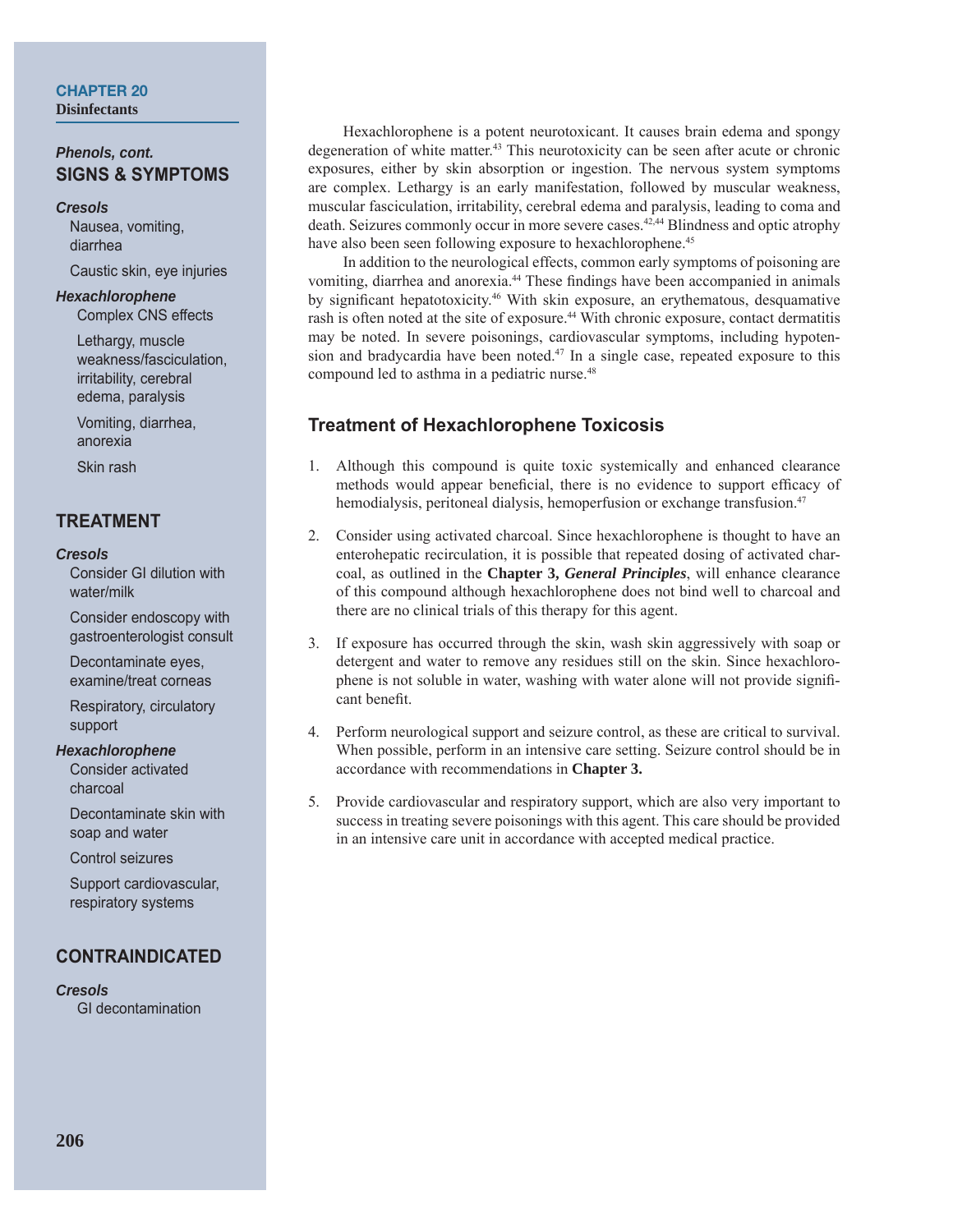#### **PINE OIL**

## **Toxicology**

Exposures to **pine oil** detergent and disinfectant solutions are commonly reported to poison control centers in the United States.49 Pine oil is an agent commonly contained in a variety of household and commercial cleaners and disinfectants. It is a mixture of monoterpenes derived from the distillation of wood from various pine species, with approximately 57% being alpha-pinene.<sup>50</sup> Its most common side effects in smaller dosage are irritation of mucous membranes, gastrointestinal irritation, mild respiratory and CNS depression and renal toxicity. Larger ingestions can result in severe respiratory distress, cardiovascular collapse, and severe CNS effects. Renal failure and myoglobinuria have also been reported in severe poisonings.<sup>51</sup> Since even small ingestions can result in severe aspiration pneumonia, all ingestions should be considered potentially hazardous.

While many of the reported effects of poisoning with this agent are related to direct irritant effect on mucous membranes, gastrointestinal tract and lungs (by aspiration), some reports suggest significant absorption from oral and rectal exposures. Other reports suggest a lesser rate of absorption.<sup>50</sup> While alpha terpineol can be measured in blood, there are no data relating terpineol levels to degree of toxicity; this measure, therefore, is not considered useful in guiding diagnosis and management.

# **Treatment of Pine Oil Toxicosis**

- 1. Do not induce emesis. Since there is a high risk of aspiration pneumonia, induced emesis is usually considered contraindicated in these poisonings. However, spontaneous emesis may occur because of direct irritation of the gastric mucosa.
- 2. If a high concentration solution is in contact with the eyes, flush eyes profusely and carefully examine corneas. If burns have occurred, obtain ophthalmologic care.
- 3. Observe the patient for at least 6 hours with any significant ingestion in order to observe the onset of any symptoms, particularly pulmonary symptoms.
- 4. Order chest films and measure oxygenation if any pulmonary symptoms are observed. If pulmonary symptoms occur, hospitalization is appropriate. With severe pulmonary symptoms transfer to an intensive care unit is usually appropriate. With severe aspiration, manage as with any severe aspiration pneumonia, in accordance with accepted medical practice.
- 5. Treat other severe systemic effects in accordance with accepted medical practice.

There is no evidence that activated charcoal is helpful in these poisonings. Likewise, although a variety of enhanced elimination methods have been proposed and tried, there is no evidence to support their efficacy.

#### **CHAPTER 20 Disinfectants**

#### *Pine Oil* **HIGHLIGHTS**

Common household/ commercial cleaning ingredient

Monoterpene wood derivative

Primarily inhalation and ingestion route to poisoning

All ingestions have potential for severe aspiration pneumonia

Oral, rectal exposure routes also possible

#### **SIGNS & SYMPTOMS**

Mucous membrane, GI irritation

Mild respiratory, CNS depression

Severe respiratory, cardiovascular, CNS impacts from larger ingestions

#### **TREATMENT**

Flush eyes and examine/ treat corneas

Observe for 6 hours postexposure, esp. for pulmonary symptoms

Pulmonary support

Order chest films and measure oxygenation

Hospitalize, consider ICU

In severe cases, manage as aspiration pneumonia

#### **CONTRAINDICATED**

Induced emesis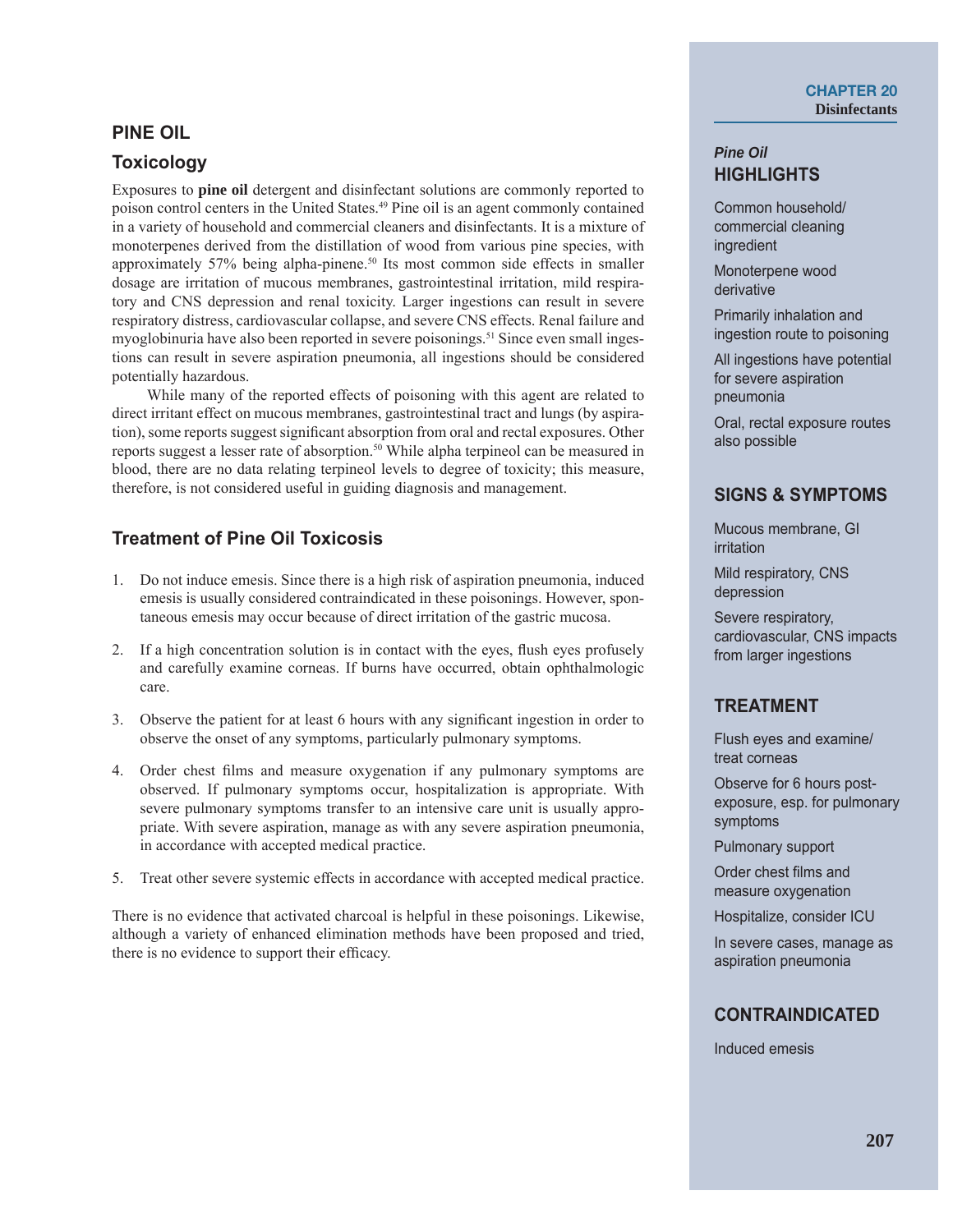#### **References**

- 1. Lacouture PG, Wason S, Abrams A, Lovejoy FH, Jr. Acute isopropyl alcohol intoxication. Diagnosis and management. *Am J Med*. Oct 1983;75(4):680-686.
- 2. Rich J, Scheife RT, Katz N, Caplan LR. Isopropyl alcohol intoxication. *Arch Neurol*. Mar 1990;47(3):322-324.
- 3. Vivier PM, Lewander WJ, Martin HF, Linakis JG. Isopropyl alcohol intoxication in a neonate through chronic dermal exposure: a complication of a culturally-based umbilical care practice. *Pediatr Emerg Care.* Apr 1994;10(2):91-93.
- 4. Manring E, Meggs W, Pape G, Ford M. Toxicity of an intravenous infusion of isopropyl alcohol. *J Toxicol Clin Toxicol.* 1997;35:503.
- 5. Corrado OJ, Osman J, Davies RJ. Asthma and rhinitis after exposure to glutaraldehyde in endoscopy units. *Hum Toxicol*. Sep 1986;5(5):325-328.
- 6. Norback D. Skin and respiratory symptoms from exposure to alkaline glutaraldehyde in medical services. *Scand J Work Environ Health.* Dec 1988;14(6):366-371.
- 7. Chan-Yeung M, McMurren T, Catonio-Begley F, Lam S. Occupational asthma in a technologist exposed to glutaraldehyde. *J Allergy Clin Immunol.* May 1993;91(5):974-978.
- 8. Stenton SC, Beach JR, Dennis JH, Keaney NP, Hendrick DJ. Glutaraldehyde, asthma and work--a cautionary tale. *Occup Med (Lond)*. May 1994;44(2):95-98.
- 9. Symptoms of irritation associated with exposure to glutaraldehyde--Colorado. *MMWR Morb Mortal Wkly Rep.* Apr 3 1987;36(12):190-191.
- 10. Fukunaga K, Khatibi A. Glutaraldehyde colitis: a complication of screening flexible sigmoidoscopy in the primary care setting. *Ann Intern Med.* Aug 15 2000;133(4):315.
- 11. Stonehill AA, Krop S, Borick PM. Buffered glutaraldehyde -- a new chemical sterilization solution. *Am J Hosp Pharm*. 1963;20:458-465.
- 12. US Department of Labor OSaHA. *Best practices for the safe use of glutaraldehyde in health care.* 2006.
- 13. Storer E, Koh KJ, Warren L. Severe contact dermatitis as a result of an antiseptic bath oil. *Australas J Dermatol.* Feb 2004;45(1):73-75.
- 14. Mucklow ES. Accidental feeding of a dilute antiseptic solution (chlorhexidine 0.05% with cetrimide 1%) to five babies. *Hum Toxicol*. Nov 1988;7(6):567-569.
- 15. Wilson JT, Burr IM. Benzalkonium chloride poisoning in infant twins. *Am J Dis Child*. Oct 1975;129(10):1208-1209.
- 16. Chan TY. Poisoning due to Savlon (cetrimide) liquid. *Hum Exp Toxicol.* Oct 1994;13(10):681-682.
- 17. Zargar SA, Kochhar R, Mehta S, Mehta SK. The role of fiberoptic endoscopy in the management of corrosive ingestion and modified endoscopic classification of burns. *Gastrointest Endosc.* Mar-Apr 1991;37(2):165-169.
- 18. Consensus: POISONDEX Editorial Board consensus opinion poll, irritants/caustics specialty board. 1988.
- 19. Perrenoud D, Bircher A, Hunziker T, et al. Frequency of sensitization to 13 common preservatives in Switzerland. Swiss Contact Dermatitis Research Group. *Contact Dermatitis.* May 1994;30(5):276-279.
- 20. Okano M, Nomura M, Hata S, et al. Anaphylactic symptoms due to chlorhexidine gluconate. *Arch Dermatol*. Jan 1989;125(1):50-52.
- 21. Wong WK, Goh CL, Chan KW. Contact urticaria from chlorhexidine. *Contact Dermatitis.*  Jan 1990;22(1):52.
- 22. Tabor E, Bostwick DC, Evans CC. Corneal damage due to eye contact with chlorhexidine gluconate. *JAMA*. Jan 27 1989;261(4):557-558.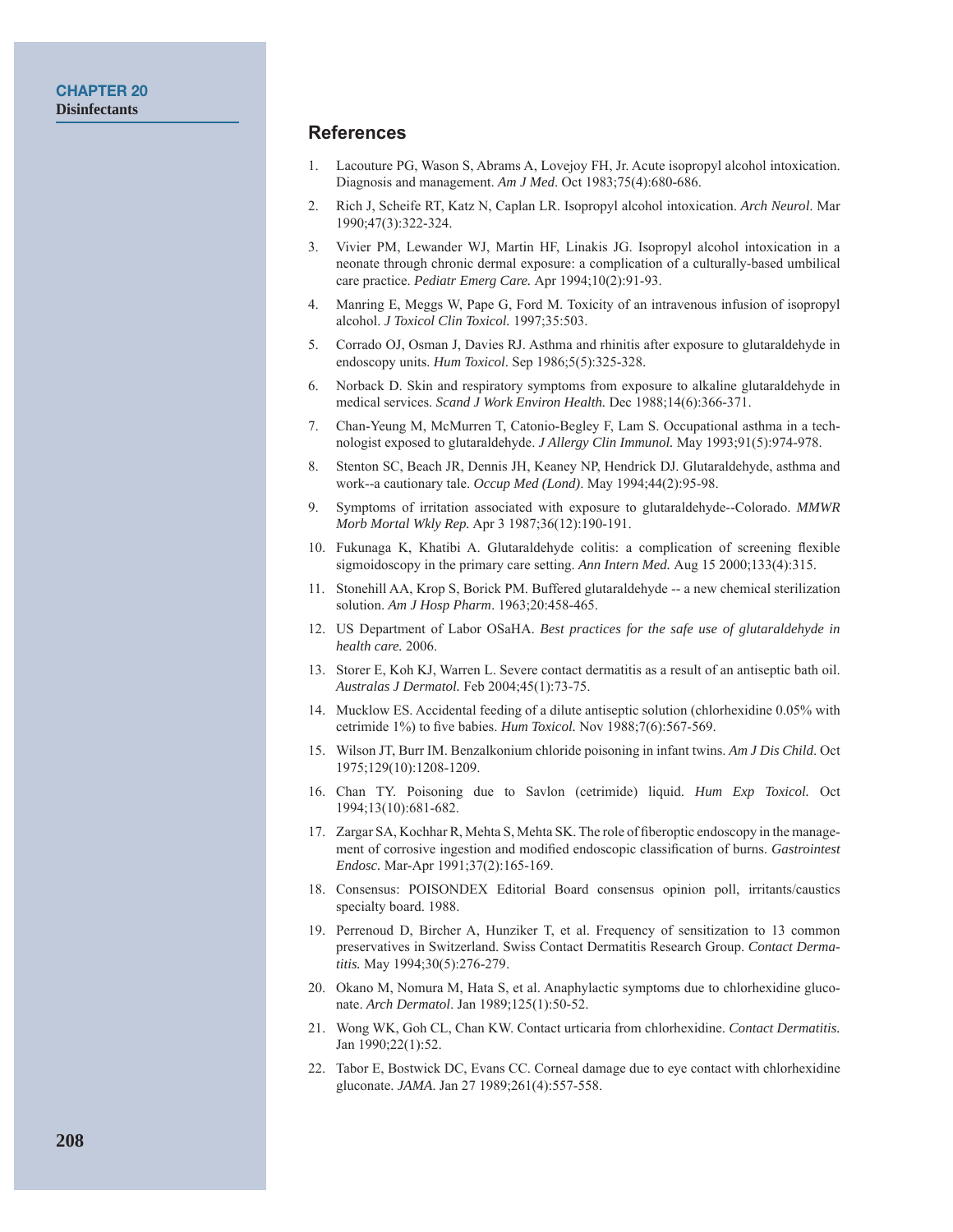- 23. Massano G, Ciocatto E, Rosabianca C, Vercelli D, Actis GC, Verme G. Striking aminotransferase rise after chlorhexidine self-poisoning. *Lancet*. Jan 30 1982;1(8266):289.
- 24. Hardin RD, Tedesco FJ. Colitis after Hibiclens enema. *J Clin Gastroenterol*. Oct 1986;8(5):572-575.
- 25. Bronstein AC, Spyker DA, Cantilena LR, Jr., Green JL, Rumack BH, Giffin SL. 2009 Annual Report of the American Association of Poison Control Centers' National Poison Data System (NPDS): 27th Annual Report. *Clin Toxicol (Phila).* Dec 2010;48(10):979- 1178.
- 26. Ingram TA, 3rd. Response of the human eye to accidental exposure to sodium hypochlorite. *J Endod.* May 1990;16(5):235-238.
- 27. French RJ, Tabb HG, Rutledge LJ. Esophageal stenosis produced by ingestion of bleach: report of two cases. *South Med J*. Oct 1970;63(10):1140-1144.
- 28. Landau GD, Saunders WH. The Effect of Chlorine Bleach on the Esophagus. *Arch Otolaryngol.* Aug 1964;80:174-176.
- 29. Mrvos R, Dean BS, Krenzelok EP. Home exposures to chlorine/chloramine gas: review of 216 cases. *South Med J.* Jun 1993;86(6):654-657.
- 30. Reisz GR, Gammon RS. Toxic pneumonitis from mixing household cleaners. *Chest*. Jan 1986;89(1):49-52.
- 31. Kurt TL, Morgan ML, Hnilica V, Bost R, Petty CS. Fatal iatrogenic iodine toxicity in a nine-week old infant. *J Toxicol Clin Toxicol.* 1996;34(2):231-234.
- 32. Campistol JM, Abad C, Nogue S, Bertran A. Acute renal failure in a patient treated by continuous povidone-iodine mediastinal irrigation. *J Cardiovasc Surg (Torino).* Jul-Aug 1988;29(4):410-412.
- 33. Means LJ, Rescorla FJ, Grosfeld JL. Iodine toxicity: an unusual cause of cardiovascular collapse during anesthesia in an infant with Hirschsprung's disease. *J Pediatr Surg.* Dec 1990;25(12):1278-1279.
- 34. Pietsch J, Meakins JL. Complications of povidone-iodine absorption in topically treated burn patients. *Lancet*. Feb 7 1976;1(7954):280-282.
- 35. Ponn RB. Continuous povidone-iodine irrigation. *Ann Thorac Surg.* Feb 1987;43(2):239.
- 36. Perencevich EN, Wong MT, Harris AD. National and regional assessment of the antibacterial soap market: a step toward determining the impact of prevalent antibacterial soaps. *Am J Infect Control.* Oct 2001;29(5):281-283.
- 37. Robertshaw H, Leppard B. Contact dermatitis to triclosan in toothpaste. *Contact Dermatitis*. Dec 2007;57(6):383-384.
- 38. Wong CS, Beck MH. Allergic contact dermatitis from triclosan in antibacterial handwashes. *Contact Dermatitis*. Nov 2001;45(5):307.
- 39. Pegg SP, Campbell DC. Children's burns due to cresol. *Burns Incl Therm Inj.* Apr 1985;11(4):294-296.
- 40. Arthurs GJ, Wise CC, Coles GA. Poisoning by cresol. *Anaesthesia*. Jul-Aug 1977;32(7):642- 643.
- 41. Chan TK, Mak LW, Ng RP. Methemoglobinemia, Heinz bodies, and acute massive intravascular hemolysis in lysol poisoning. *Blood*. Dec 1971;38(6):739-744.
- 42. Mullick FG. Hexachlorophene toxicity. Human experience at the Armed Forces Institute of Pathology. *Pediatrics*. Feb 1973;51(2):395-399.
- 43. Anderson JM, Cockburn F, Forfar JO, Harkness RA, Kelly RW, Kilshaw B. Neonatal spongioform myelinopathy after restricted application of hexachlorophane skin disinfectant. *J Clin Pathol*. Jan 1981;34(1):25-29.
- 44. Martin-Bouyer G, Lebreton R, Toga M, Stolley PD, Lockhart J. Outbreak of accidental hexachlorophene poisoning in France. *Lancet*. Jan 9 1982;1(8263):91-95.